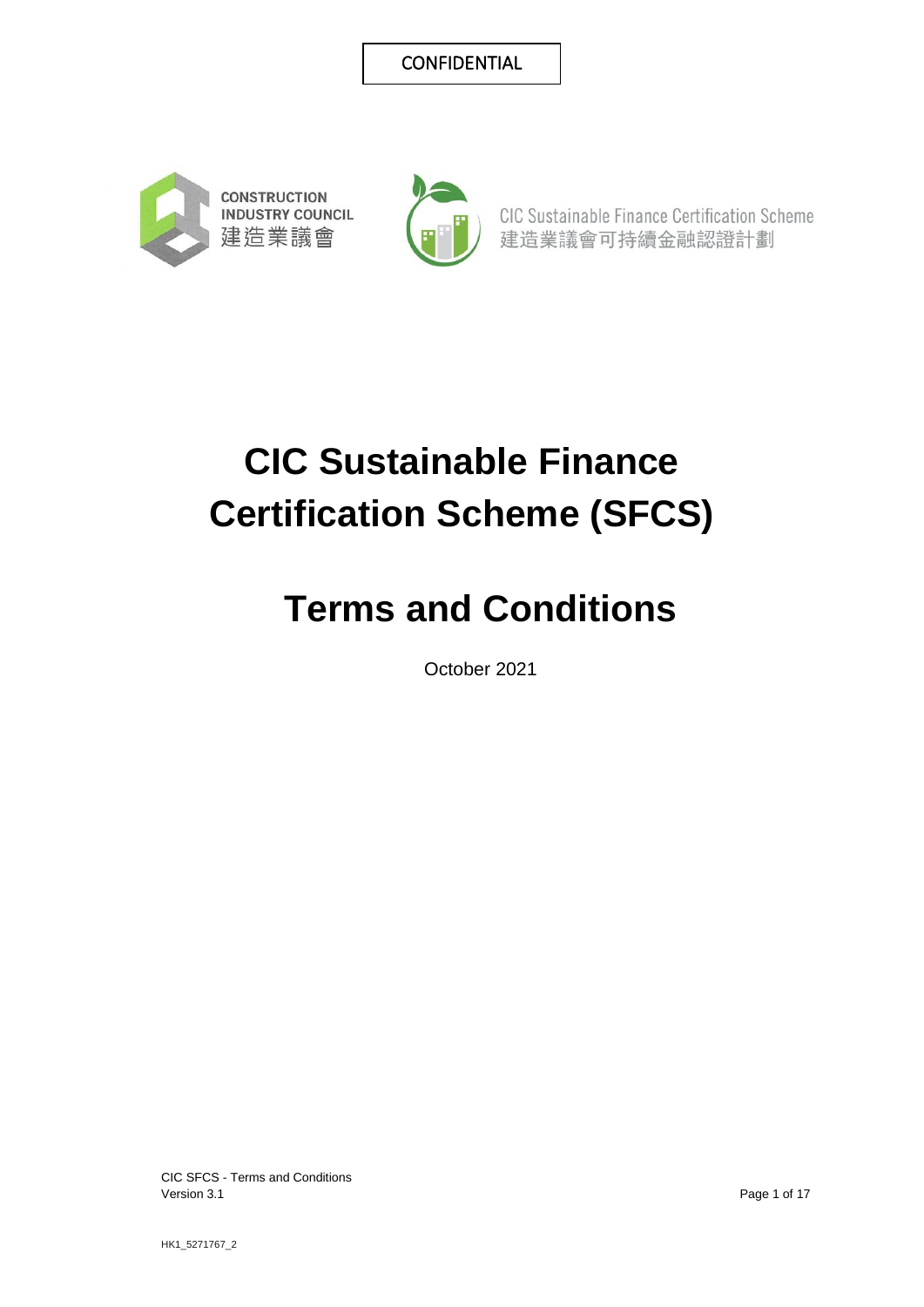### **Terms and Conditions (T&C) of the SFCS**

This T&C shall be read in conjunction with the other documents issued by the Construction Industry Council in relation to the SFCS, including but not limited to the User Guide.

This T&C is provided in the English and Chinese language. In the event of inconsistency or discrepancy between the English version and Chinese version of the T&C, the English language version shall prevail.

#### **1. INTERPRETATION**

In this T&C, unless the context otherwise requires:

- "**CIC**" means Construction Industry Council, the scheme owner of the SFCS.
- **"SFCS"** and "**Scheme**" mean CIC Sustainable Finance Certification Scheme, the name of this scheme.
- "**Appeal Board**" means a board established by CIC for the purpose of hearing an appeal related to the SFCS. The Board appointed in respect of each appeal shall consist of the Executive Director of CIC (or his appointed deputy) and at least two other members drawn from CIC.
- "**Applicant**" means a party applying under the SFCS for certification of a Sustainable Finance Instrument.
- "**Application**" means an application lodged and/or to be lodged by an Applicant for the SFCS.
- "**Assessment**" means an in-depth assessment conducted by CIC to determine whether an Applicant fulfils the requirements of the SFCS.
- "**Scheme Operator**" means the operator of the SFCS appointed by CIC.
- "**Assessor**" means an independent assessor that provides confirmations, assessments and/or conclusions to the Scheme Operator(s) and CIC in order to prove an applicant's conformance to the requirements of the SFCS.
- "**Certificate**" means a certificate issued by CIC recognising that the relevant Sustainable Finance Instrument complies with the certification requirements listed in this T&C, the User Guide and other relevant documents. Details of the types of Sustainable Finance Instrument and their characteristics are listed in the User Guide.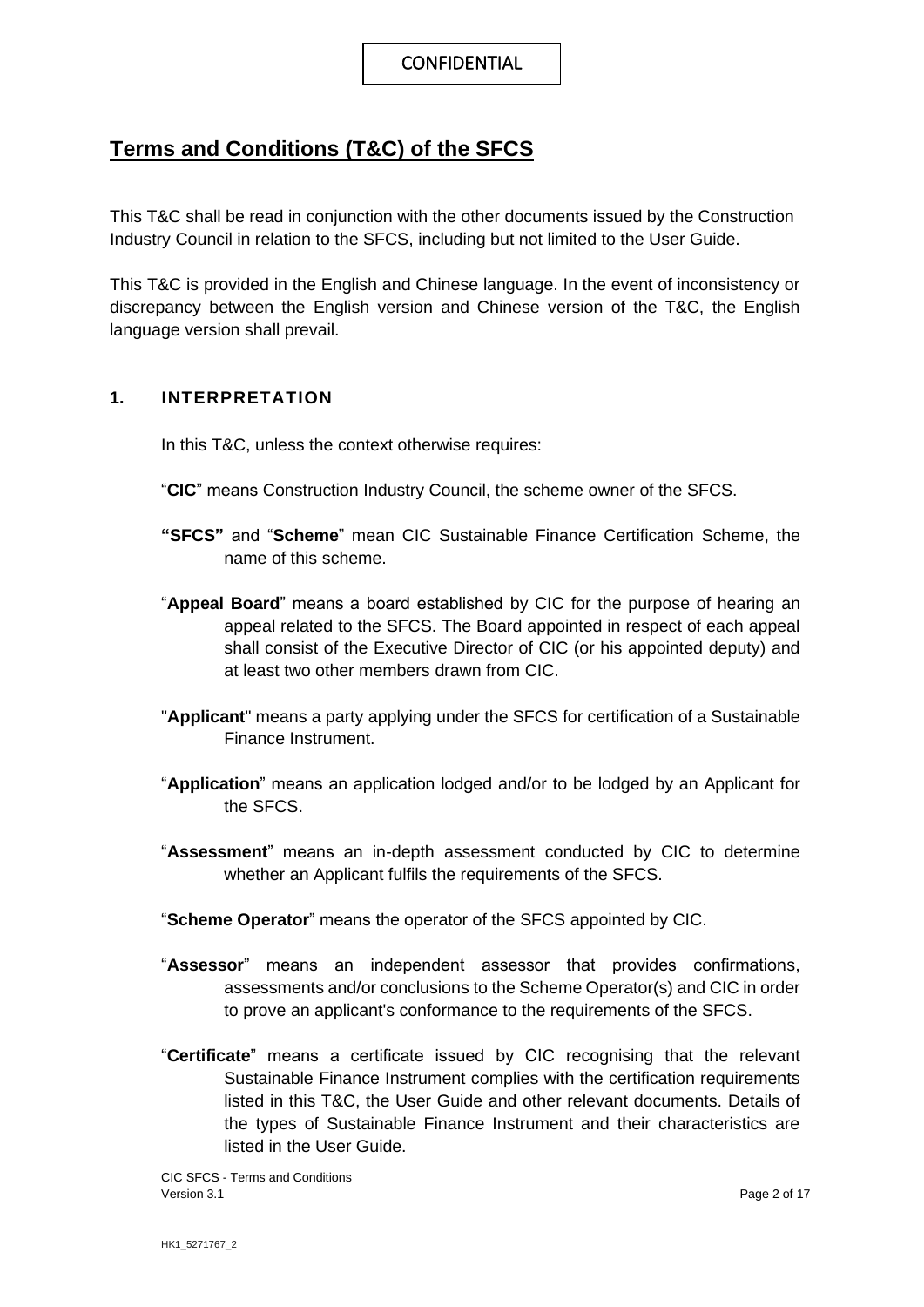- "**Certification Number**" means a unique certificate number indicating that a specified Sustainable Financial Instrument issued, invested, established, created and/or set up by an Applicant (as the case may be) is duly certified under the SFCS.
- "**Green Loan**" means any type of loan instrument made available exclusively to finance or re-finance, in whole or in part, new and/or existing eligible Green Projects. Green loans must align with the four core components of the Green Loan Principles.
- "**Green Guarantee**" is similar to Performance Guarantee, Performance Bond and Surety Bond in nature;It means any type of performance bond instrument to made available exclusively as an undertaking by a bondsman to guarantee against the non-performance of the contractor or subcontractor to complete designated projects with all green obligations specified in the contract met.
- "**Impact Report**" means the report drafted and prepared by CIC for the reporting of performance and progress of the Key Performance Indicators (KPIs) and Sustainability Performance Targets (SPTs) declared by the applicants together with other amendments, supplements and/or additions made by CIC at its sole and absolute discretion from time to time.
- "**Logo**" means the graphic mark located at the header of SFCS documents, which was specifically designed to represent the CIC SFCS.
- "**Logo Use Guidelines**" means the guideline governing the use of the logos of CIC SFCS which is drafted and prepared by CIC for the SFCS.
- "**Relevant Documents**" means the set of documents which are drafted and prepared by CIC for the SFCS together with other amendments, supplements and/or additions made by CIC at its sole and absolute discretion from time to time. This includes "Appeal Form", "Application Form", "Assessment Report", "Feedback Form", "Impact Report", "Logo Use Guidelines", "Technical Requirements", "Terms & Conditions", "Undertaking Letter", "User Guide", "User Guide for Scheme Operator", and "Verification Report". Relevant documents may refer to different sets of documents depending on the situation and stakeholders, however, applicants, assessors, Scheme Operators, CIC and all stakeholders shall uphold and strictly adhere to the documents published for the SFCS.
- "**Sustainability-linked Loan**" means any type of loan instruments and/or contingent facilities which incentivise the borrower's achievement of ambitious, predetermined sustainability performance objectives.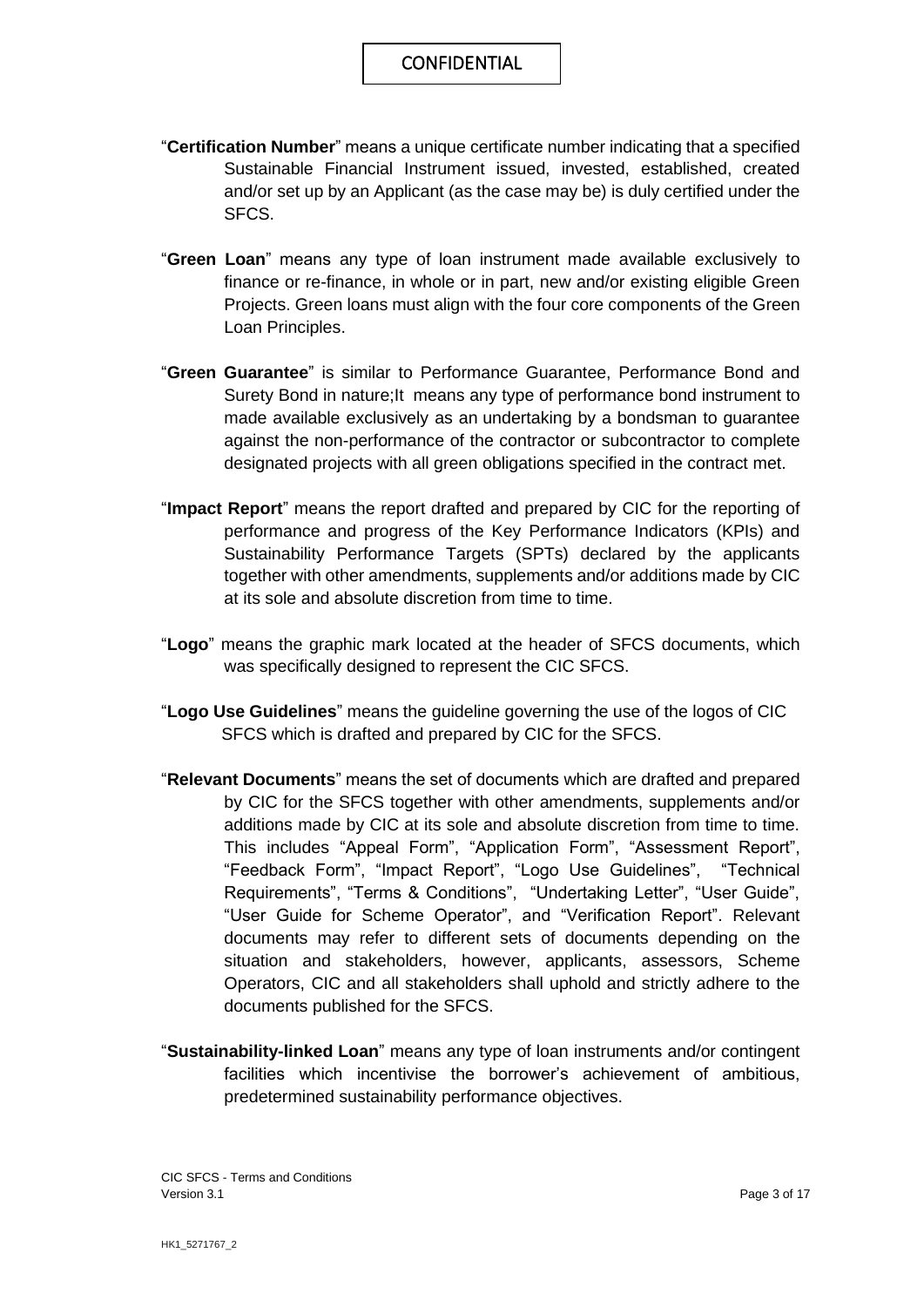- "**Sustainability-linked Guarantee**" is similar to the Green Guarantee in nature, as an undertaking by a bondsman to guarantee against the non-performance of the borrower's achievement of ambitious, predetermined sustainability performance objectives.
- "**Sustainable Finance Framework" ("Framework")** means the framework outlining the internal processes and controls applied to the issuance and management of the sustainable financial instruments, content covers the core components set in the Green Loan Principles and/or Sustainability-linked Loan Principles, such as project eligibility and criteria.
- "**Sustainable Financial Instruments**" means Green Loans, Green Guarantee, Sustainability-linked Loans, and Sustainability-linked Guarantees which are eligible for certification under the SFCS.
- "**User Guide**" means the User Guide(s) which are drafted and prepared by CIC for the SFCS together with other amendments, supplements and/or additions made by CIC at its sole and absolute discretion from time to time. Two sets of User Guide are prepared for the SFCS, including "User Guide" for applicants and "User Guide for Scheme Operator" for the Scheme Operator.
- **"SFCS Website"** means [https://www.sfcs.cic.hk.](https://www.sfcs.cic.hk/)
- "**Hong Kong**" means the Hong Kong Special Administrative Region of the People's Republic of China.
- "**Terms and Conditions**" and **"T&C"** mean these terms and conditions of the SFCS together with other amendments, supplements and/or additions made by CIC at its sole and absolute discretion from time to time.

#### **2. SPECIFIC LIMITATIONS AND EXCLUSIONS**

- 2.1. This Scheme will not:
	- 2.1.1. provide any financial, legal, tax, advisory, or consultative services to the Applicant;
	- 2.1.2. provide any other consulting, advisory or other advice of any type to the Applicant on structuring the transaction or drafting transaction documents;
	- 2.1.3. provide assurance on information outside the defined reporting boundary and period;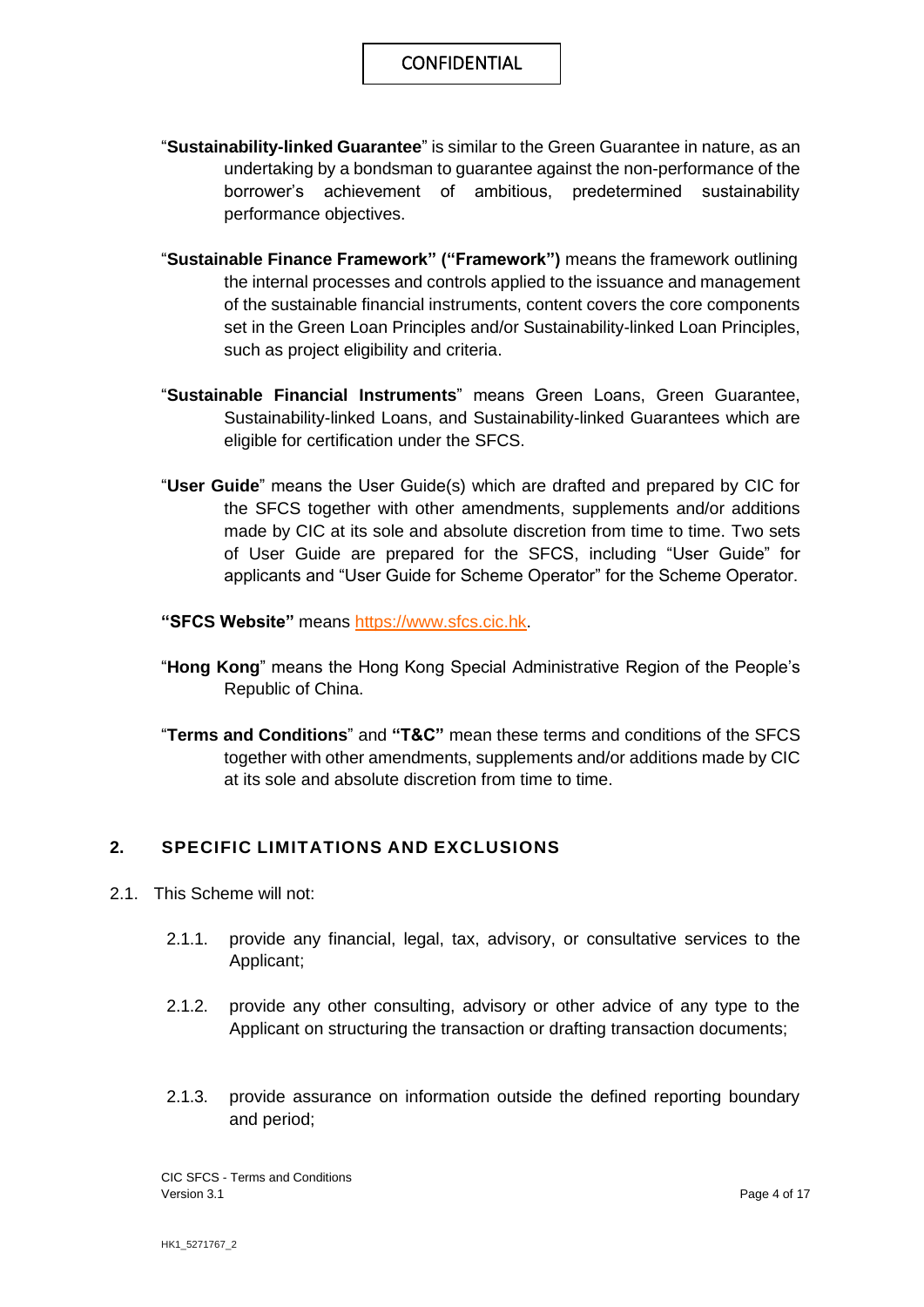- 2.1.4. verify the Applicant's financial statements or economic performance;
- 2.1.5. verify the Applicant's statements that describe expressions of opinion, belief, aspiration, expectation, aim or future intention, or that describe national or global socio-economic or environmental aspects; and
- 2.1.6. provide any other consulting, advisory or other advice of any type in respect of the repayment ability, profitability, financial stability, operation and/or business model of the Applicant.
- 2.2. The issuance of a Certificate must not be construed or represented as CIC rendering any advice (including investment advice), or giving any guarantee, warranty and/or assurance, on any project, project portfolio, product, or product portfolio that is in whole or in part to be funded, to be invested in, related to and/or connected with the proceeds and/or the funds related to the Sustainable Finance Instrument.
- 2.3. The Applicant understands that the issuance of a Certificate by CIC is not and is not intended to be a comment on market price, investor preference or investor suitability and does not contain any investment advice. The Applicant agrees, warrants and guarantees that it will not use the Certificate in any such way.
- 2.4. For applicable requirements of the User Guide, CIC and/or the Scheme Operator(s) shall determine the conformance of an Applicant in accordance with the methodology adopted by CIC and/or the Scheme Operator(s) at their sole and absolute discretion after taking into account of the nature of different kinds of Sustainable Finance Instruments. In case that CIC and Scheme Operator disagree on the course of action to take, CIC reserves the right of final decision. CIC and/or the Scheme Operator(s) shall not, and have no duty to, verify nor provide assurance as to the financial records and status of proceeds and/or funds provided by an Applicant.
- 2.5. CIC and/or the Scheme Operator(s) may use information, documents and evidence provided by an Applicant during the Application process. However, CIC and/or the Scheme Operator(s) is not obligated to perform any assessment nor assurance on the accuracy, veracity and credibility of any information, documents or evidence provided by the Applicant. CIC and/or the Scheme Operator(s) also are not obligated to conduct any due diligence on or independent verification of any information, documents and evidence provided by the Applicant. Applicants shall bear the full responsibility in assuring the accuracy, veracity and credibility of the supporting information, documents, and evidence provided.

#### **3. APPLICATION**

3.1. An Applicant shall submit an application through the SFCS Website to CIC and/or the

CIC SFCS - Terms and Conditions Version 3.1 Page 5 of 17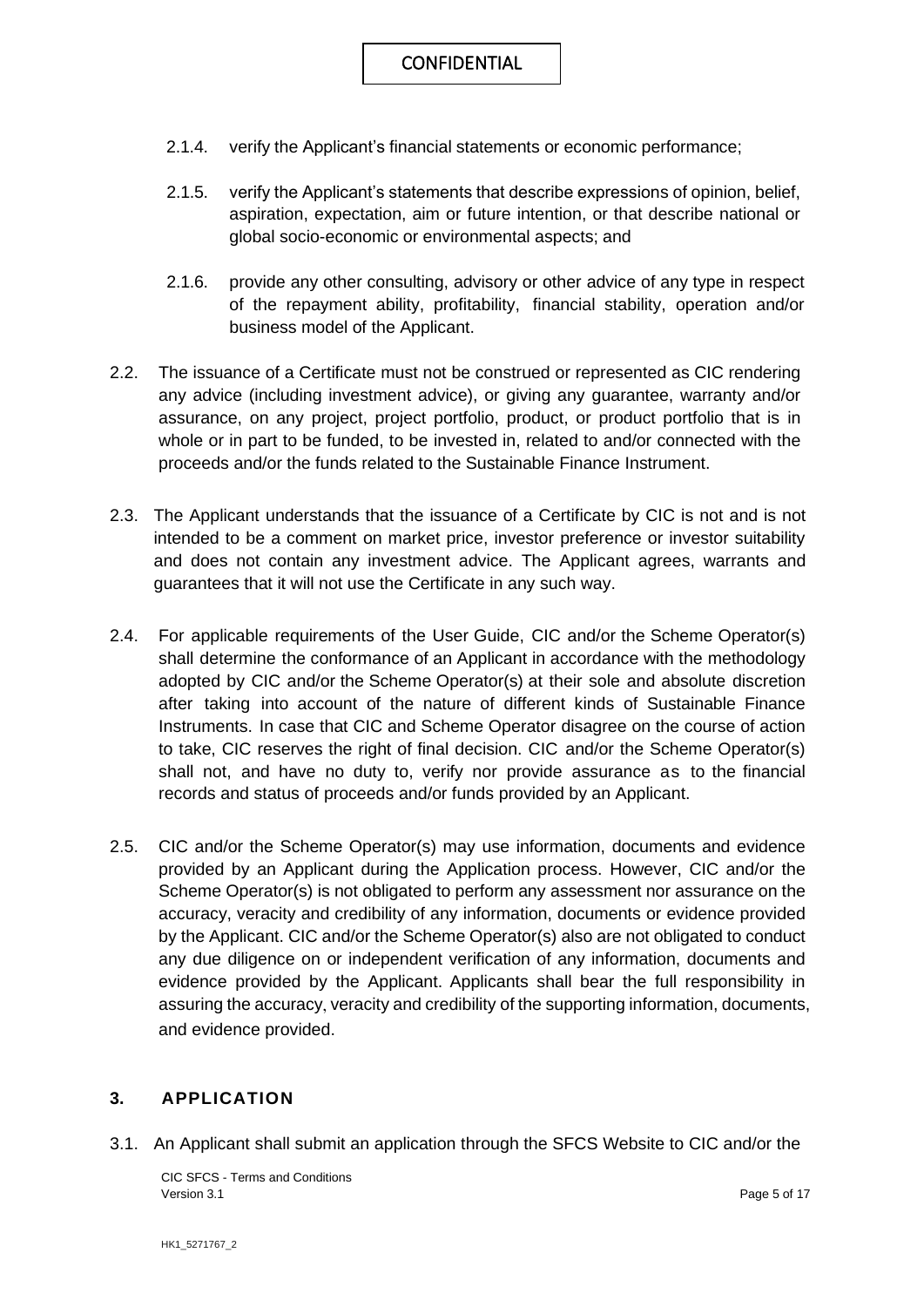Scheme Operator(s) and provide all information, documents and evidence (e.g., its incorporation documentation or similar) required by CIC and/or the Scheme Operator(s) at their sole and absolute discretion from time to time. CIC and/or the Scheme Operator(s) agrees to examine and proceed the Application in accordance with the T&C, the User Guide and the relevant documents.

- 3.2. Once the Application is received, the Scheme Operator(s) appointed by CIC shall review the Application to ensure that all required information, documents and evidence have been provided and the Applicant is prepared and ready to be examined. The required information, documents, evidence and other requirements of the Application are given in the User Guide and the relevant documents.
- 3.3. CIC and the Scheme Operator(s) are entitled to raise inquiries and/or request the Applicant to provide further information, documents and evidence to determine the qualification of its Sustainable Finance Instruments to be certified under the SFCS. The Applicant hereby agrees that CIC and/or the Scheme Operator(s) shall be entitled to retain such information, documents and evidence. All information submitted to CIC and/or the Scheme Operator(s) will only be used for the purpose of the SFCS and will not be disclosed to third parties without the consent of the Applicant.
- 3.4. The Applicant understands and agrees that the time required to review all information and to raise inquiries for each Application depends on various factors, including but not limited to the completeness of the information. Neither CIC nor the Scheme Operator(s) therefore guarantee the time required to complete the review or Assessment of each Application.

#### **4. ASSESSMENT**

- 4.1. Following the submission of an Application , the Applicant will be subject to an Assessment, pursuant to the requirements listed in this T&C, the User Guide and the relevant documents, in which an independent Assessor shall verify and confirm the conformance to such requirements. CIC and/or the Scheme Operator(s) are entitled to take follow-up actions at their sole and absolute discretion from time to time if the information, documents and evidence submitted for review are insufficient to prove that the Applicant has satisfied the SFCS requirements. Follow-up actions may include document review, email communications, interviews and/or other actions if CIC and/or the Scheme Operator(s) think fit.
- 4.2. If an Applicant refuses to or otherwise does not co-operate with CIC and/or the Scheme Operator(s) or refuses to take part in any part of the SFCS Assessment or follow-up as mentioned in Clause 4.1 hereof, CIC shall be entitled to withdraw or disapprove the relevant Application.
- CIC SFCS Terms and Conditions Version 3.1 **Page 6 of 17** 4.3. An Applicant, having become a holder of a SFCS Certificate, is subject to ongoing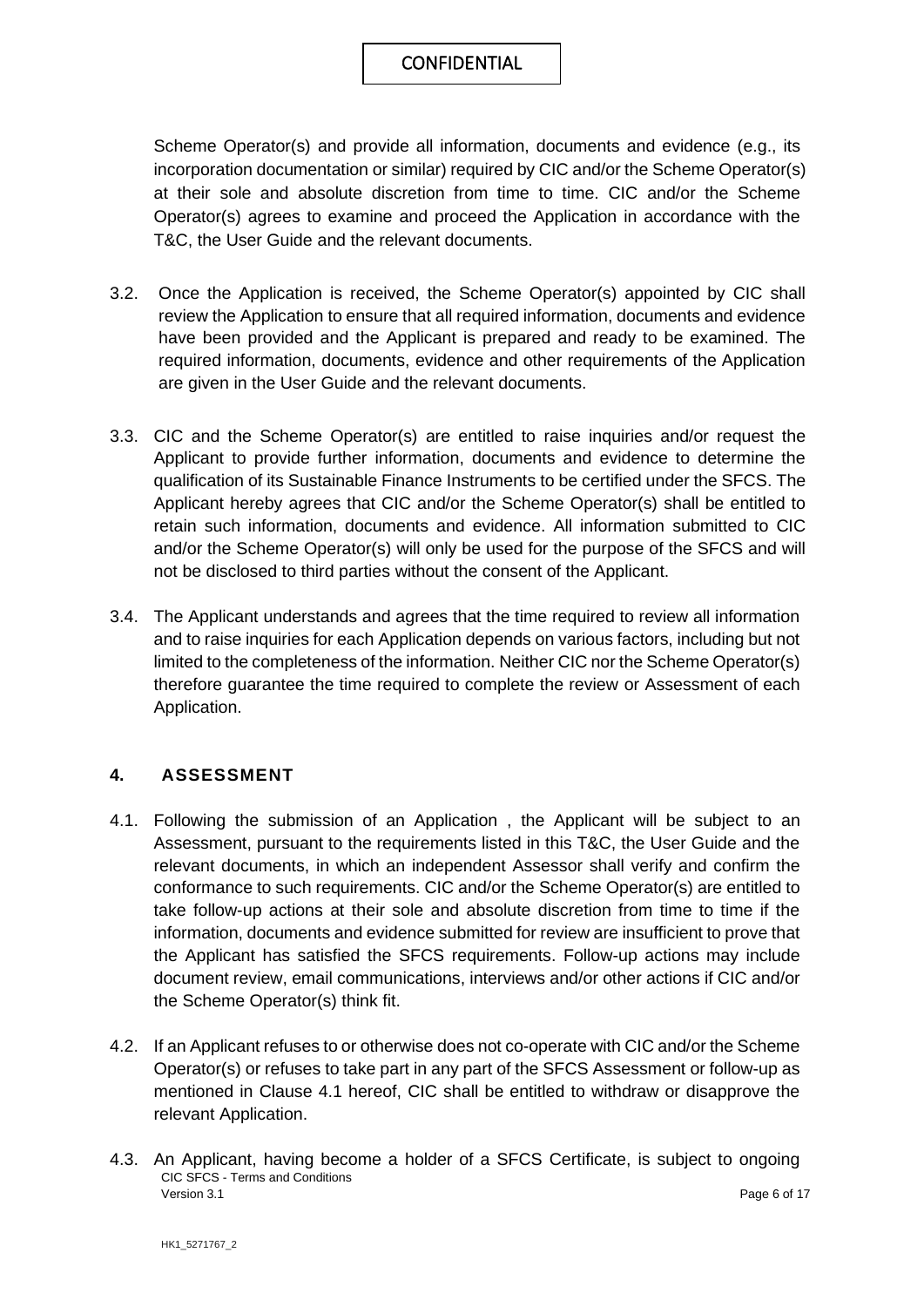monitoring by CIC and/or the Scheme Operator(s) from time to time. Applicants shall acknowledge that the post-lending stage Assessments shall be carried out on a regular basis at CIC's and/or the Scheme Operator's sole and absolute discretion in order to verify the continual performance and fulfilment of all the technical requirements under the SFCS pursuant to the T&C, the User Guide and the relevant documents.

- 4.4. All Assessments will be carried out by CIC, Scheme Operator(s) and/or assessor(s) in accordance with the T&C, the User Guide and the relevant documents. The Applicant hereby acknowledges, and agrees to comply with, all requirements under the T&C, the User Guide and the relevant documents. CIC and/or the Scheme Operator(s) will merely carry out a completeness checking determining whether the application form is completed with all applicable items addressed; and whether all required information, documents and evidence are submitted and sufficient for assessors to conduct an assessment. Although CIC and/or the Scheme Operator(s) will merely carry out a completeness checking and has no duty of due diligence or independent verification of any information, documents and evidence provided by the Applicant, CIC and/or the Scheme Operator(s) hereby reserves all rights to (a) verify and examine the validity of the self-declaration made by the Applicant pursuant to this T&C, the User Guide and the relevant documents; (b) to request the Applicant to provide all necessary information, documents and evidence to CIC in order to verify the confirmation, Assessment and/or conclusion provided by the Assessor; (c) to request the Applicant to provide all necessary information, documents and evidence to CIC in order to enable CIC to carry out Assessments from time to time under the SFCS.
- 4.5. Without limitation to Clause 4.4 hereof:
	- 4.5.1. All Assessments will be carried out by qualified and experienced personnel, appointed by the CIC.
	- 4.5.2. CIC and/or the Scheme Operator(s) agrees that a decision on whether to approve an Application will be subject to objective evidence provided by the Applicant, as well as other technical requirements listed in this T&C, the User Guide and other relevant documents.
	- 4.5.3. The Applicant acknowledges its responsibility to ensure that the SFCS Certificate or Logo are used in accordance with the Logo Use Guidelines,T&C, the User Guide and other relevant documents.
	- 4.5.4. CIC and/or the Scheme Operator(s) shall notify the Applicant of the processes and fees for any Assessment. Notification will be sent to the applicants in each major stage of the assessment such as the receipt of application.
	- 4.5.5. All Applicants represent, acknowledge, agree, warrant and guarantee that (a) all information, documents and evidence provided to CIC and/or the Scheme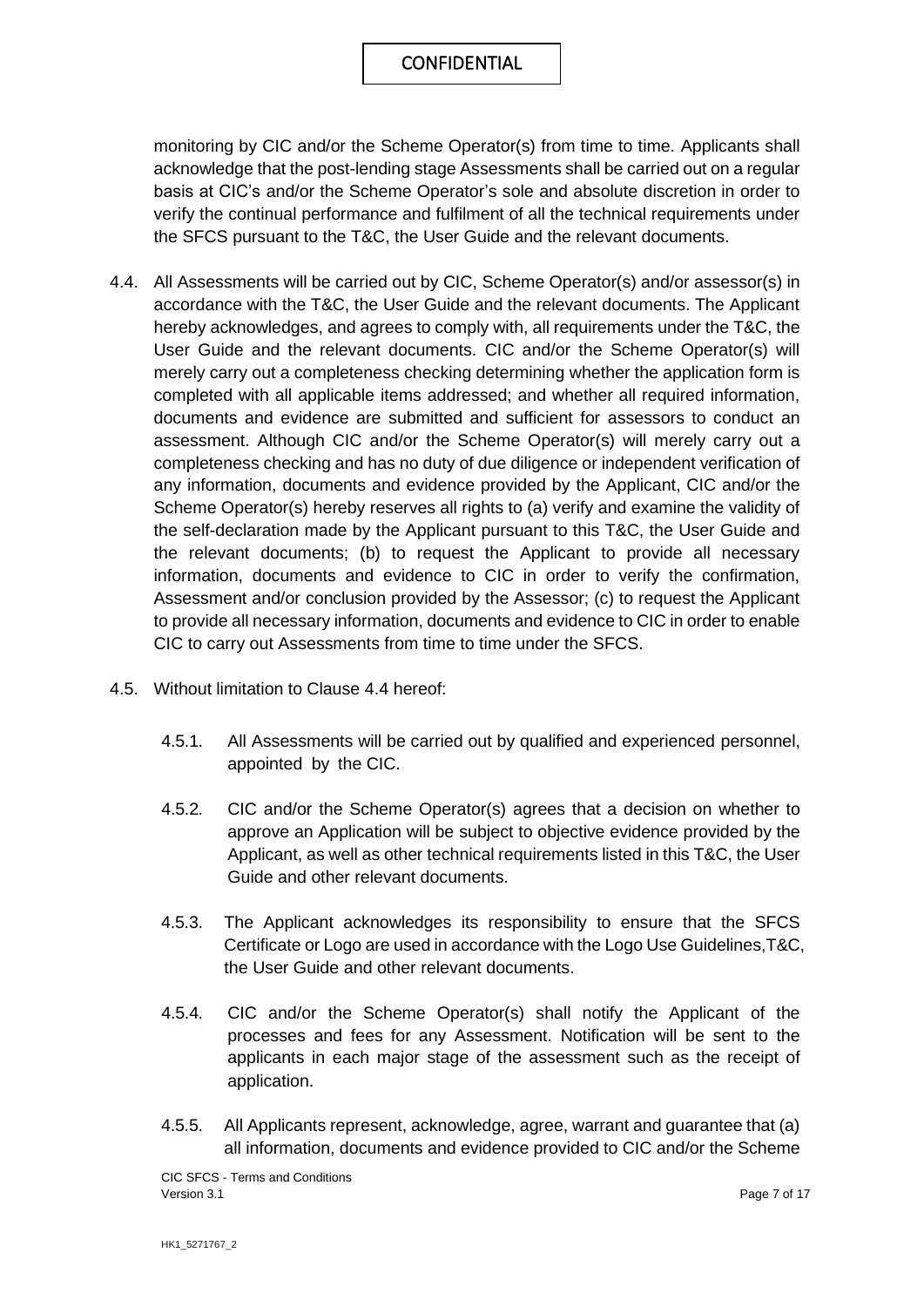Operator(s) under the SFCS are true, correct, accurate, complete and not misleading in all material respects; and (b) all relevant information, documents and evidence conform to the requirements of SFCS and that CIC and/or the Scheme Operator(s) will merely carry out an objective Assessment and evaluation and has no duty of due diligence or independent verification of any information, documents and evidence provided by the Applicant.

- 4.6. It may be necessary for CIC and/or the Scheme Operator(s) to conduct Assessments or otherwise respond in relation to changes in any Application information. In such cases:
	- 4.6.1. An Applicant will allow CIC and/or the Scheme Operator(s) together with its personnel to conduct such Assessments or follow-up actions and will provide full cooperation and assistance to CIC and/or the Scheme Operator(s) and its personnel from time to time; and

#### **5. CERTIFICATION**

- 5.1. Once an Application is approved, Applicants agrees to fully and duly comply with the following requirements:
	- 5.1.1. The Applicant shall accept and fully comply with this T&C, the User Guide, and the relevant documents of the SFCS at all times;
	- 5.1.2. The Applicant shall carry on a bona fide business;
	- 5.1.3. The Applicant shall provide to CIC and/or the Scheme Operator(s) with such undertakings and proof of the Applicant's legal entity as CIC may require from time to time; and
	- 5.1.4. The Applicant shall pay all necessary fees to CIC and/or the Scheme Operator(s) punctually.
- 5.2. CIC and/or the Scheme Operator(s) shall issue a confirmation email with a certificate to the Applicant once its Application is approved.
	- 5.2.1. If an Applicant for whatever reason fails and/or refuses to provide all necessary information, documents and evidence as requested by CIC and/or the Scheme Operator(s) in order to enable CIC and/or the Scheme Operator(s) to assess the Application within 1 month from the date of request, the Application shall be deemed to be rejected and all fees (including but not limited to the application fees) paid by the Applicant to CIC and/or the Scheme Operator(s) will be forfeited by CIC and no refund or transfer will be made to the Applicant in any event. If the Applicant still wishes to continue its Application, the Applicant is required to resubmit the Application.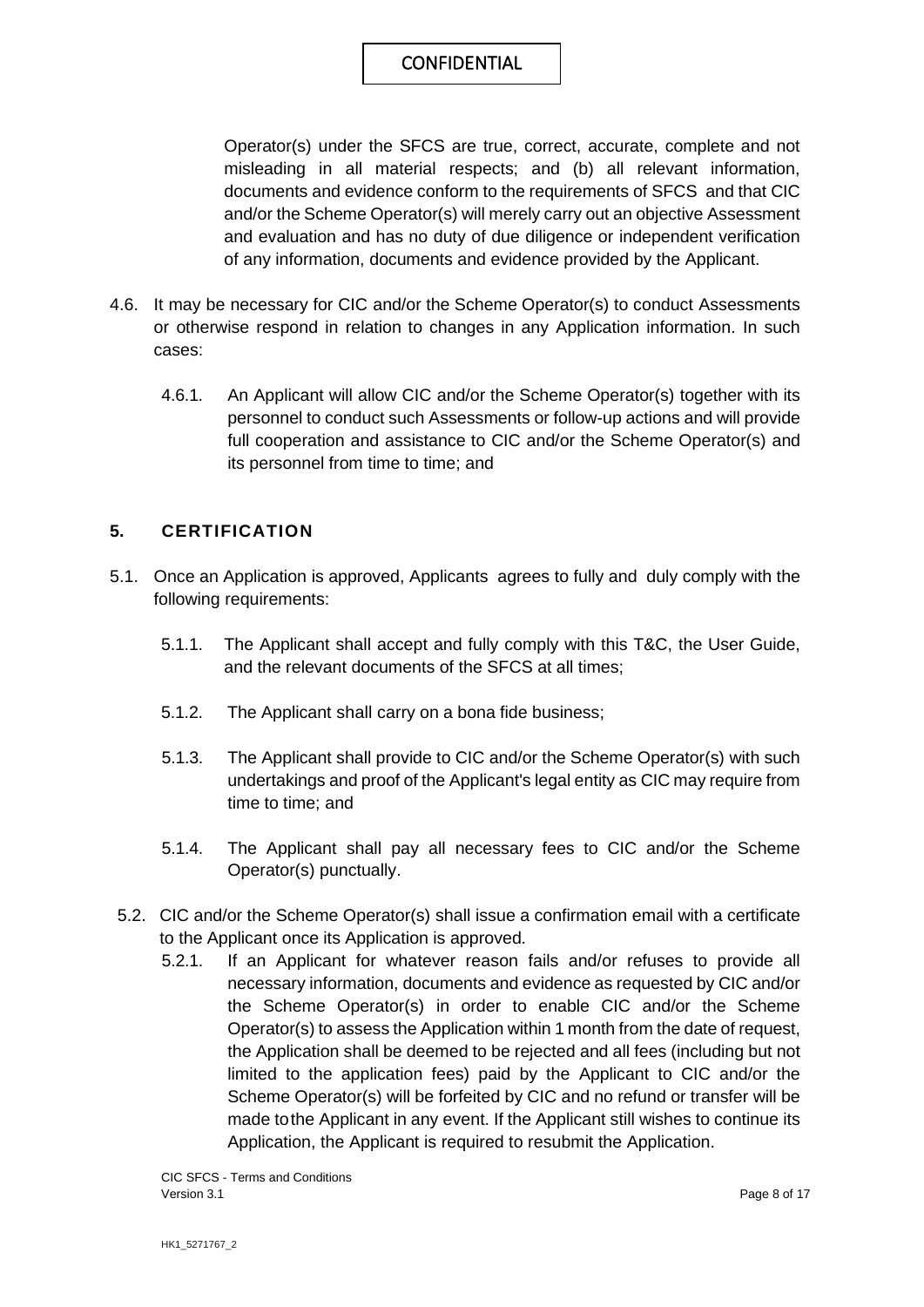#### **6. INFORMATION**

- 6.1. The Applicant agrees to provide to CIC and/or the Scheme Operator(s) all information, documents and evidence set out in the Technical Requirements, to facilitate confirmation of the following matters:
	- 6.1.1. whether to issue a Certificate to the Applicant; and
	- 6.1.2. whether, from the date the Certificate took effect, the Applicant has continued to comply with the technical requirements of the SFCS.

#### **7. IMPARTIALITY**

7.1. CIC and/or the Scheme Operator(s) recognises the importance of impartiality, the active management of conflicts and objectivity in operating the SFCS, and CIC and/or the Scheme Operator(s) agrees to use all reasonable efforts to operate the SFCS in a fair and impartial manner.

#### **8. ASSIGNMENT**

- 8.1. The Applicant cannot, and is not permitted to licence, assign or otherwise transfer the right to, use the Certificate and/or the Logo under any circumstances without the prior written permission of CIC.
- 8.2. If an Applicant breaches Clause 8.1 hereof, CIC is entitled to withdraw and cancel the Certificate issued to the Applicant forthwith without any notice to the Applicant.

#### **9. OBLIGATIONS OF THE APPLICANT**

- 9.1. The Applicant hereby represents, warrants and undertakes to CIC and the Scheme Operator(s) that it shall:
	- 9.1.1. comply with the requirements set forth in this T&C, the User Guide and the relevant documents at all times;
	- 9.1.2. prepare, maintain and keep all the required information, documents and evidence as stated in this T&C, the User Guide and the relevant documents and provide the aforesaid information to CIC as requested by CIC and/or the Scheme Operator(s) in a timely manner;
	- 9.1.3. inform CIC and the Scheme Operator(s) in writing in the case of foreseeable or actual changes on (i) the legal entity of the Applicant (ii) the substance of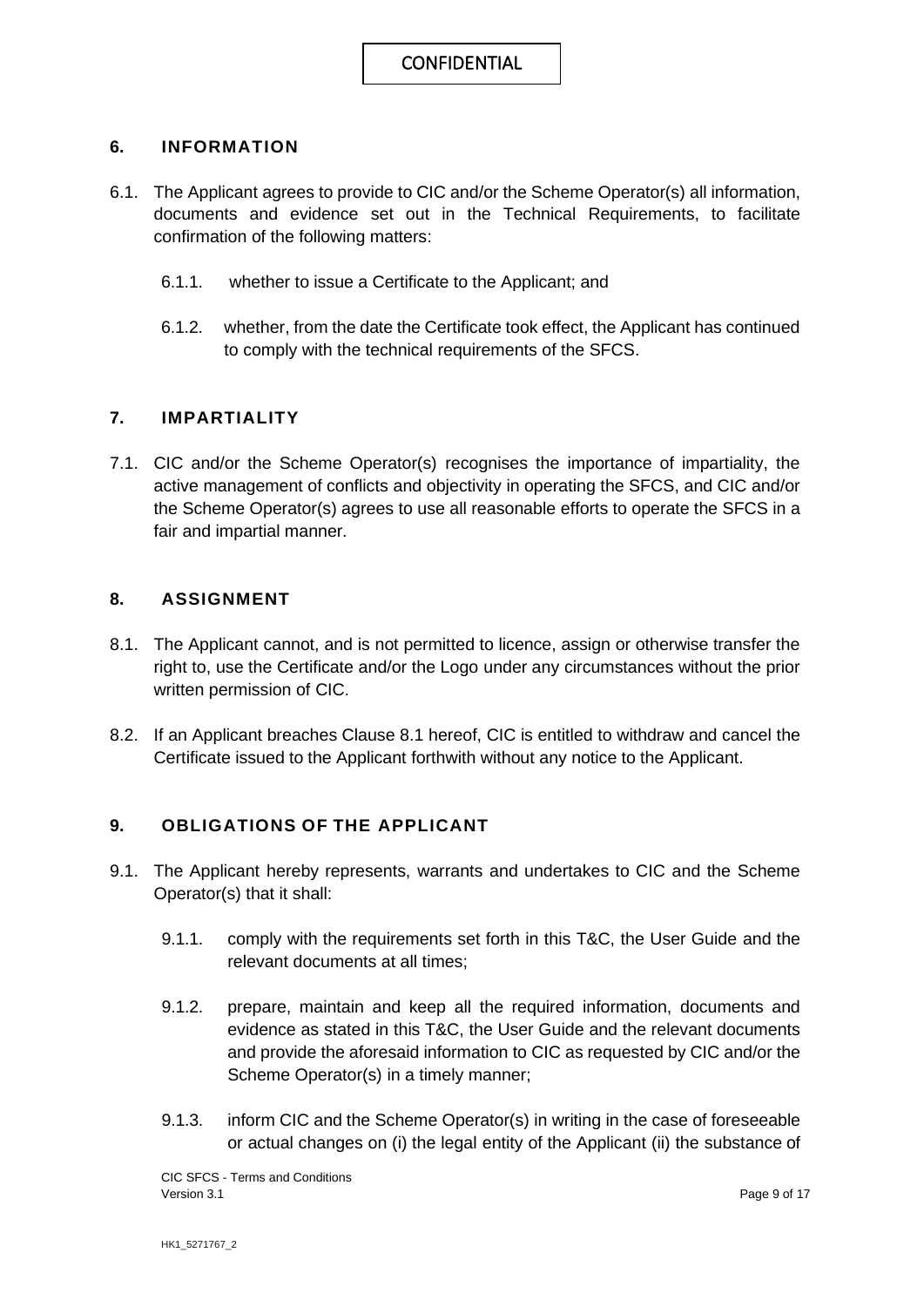the contractual terms and legal form of the specified Sustainable Finance Instrument; (iii) any change to the Sustainable Finance Framework within one (1) month after the occurrence of the foreseeable or actual changes;

- 9.1.4. acknowledge and accept that additional Assessments or a new Application may be needed due to the changes made as described in sub-clause 9.1.3 hereof.
- 9.1.5. not use its Certificate in such a manner as to bring CIC into disrepute or loss or damage, and shall not make and/or shall cease making any statement regarding its Certificate which CIC may consider inappropriate, inaccurate or misleading;
- 9.1.6. ensure that its certification documents, including but not limited to the Certificate, any report, or any part thereof and the SFCS logo are used without any amendment and are not used in a misleading manner or in breach of the T&C, the User Guide and the relevant documents;
- 9.1.7. ensure that (1) the documents related to the specified Sustainable Finance Instrument issued to the public and/or relevant investors contain detailed information in respect of (a) the type of the Certificate; (b) the scope of certification; and (c) the Assessment method of the SFCS; OR (2) the public and/or relevant investors are notified regarding the way to access detailed information in respect of (a) the type of the Certificate; (b) the scope of certification; and (c) the Assessment method of the SFCS;
- 9.1.8. make available to CIC and/or Scheme Operator(s), when requested, records of all complaints and stakeholders' comments in relation to the specified Sustainable Finance Instrument, as well as the actions, feedbacks and replies taken and/or given by the Applicant in response to such complaints and stakeholders' comments if applicable;
- 9.1.9. provide all necessary information, documents and evidence to CIC and/or the Scheme Operator(s) during, or when required, for Assessments conducted by CIC and/or the Scheme Operator(s) and shall ensure that all such information, documents and evidence are true, correct, complete and not misleading in all material respects and that there are no undisclosed facts which would render any such information, document or evidence inaccurate or misleading in any material respects or which, if disclosed, might reasonably affect the decision of CIC and/or the Scheme Operator(s) regarding the Application; and
- 9.1.10. only use its Certificate in respect of the specified Sustainable Financial Instrument, and not in respect of any parent, subsidiary, affiliate, partner or other organisations or any other non-certified debt instrument or application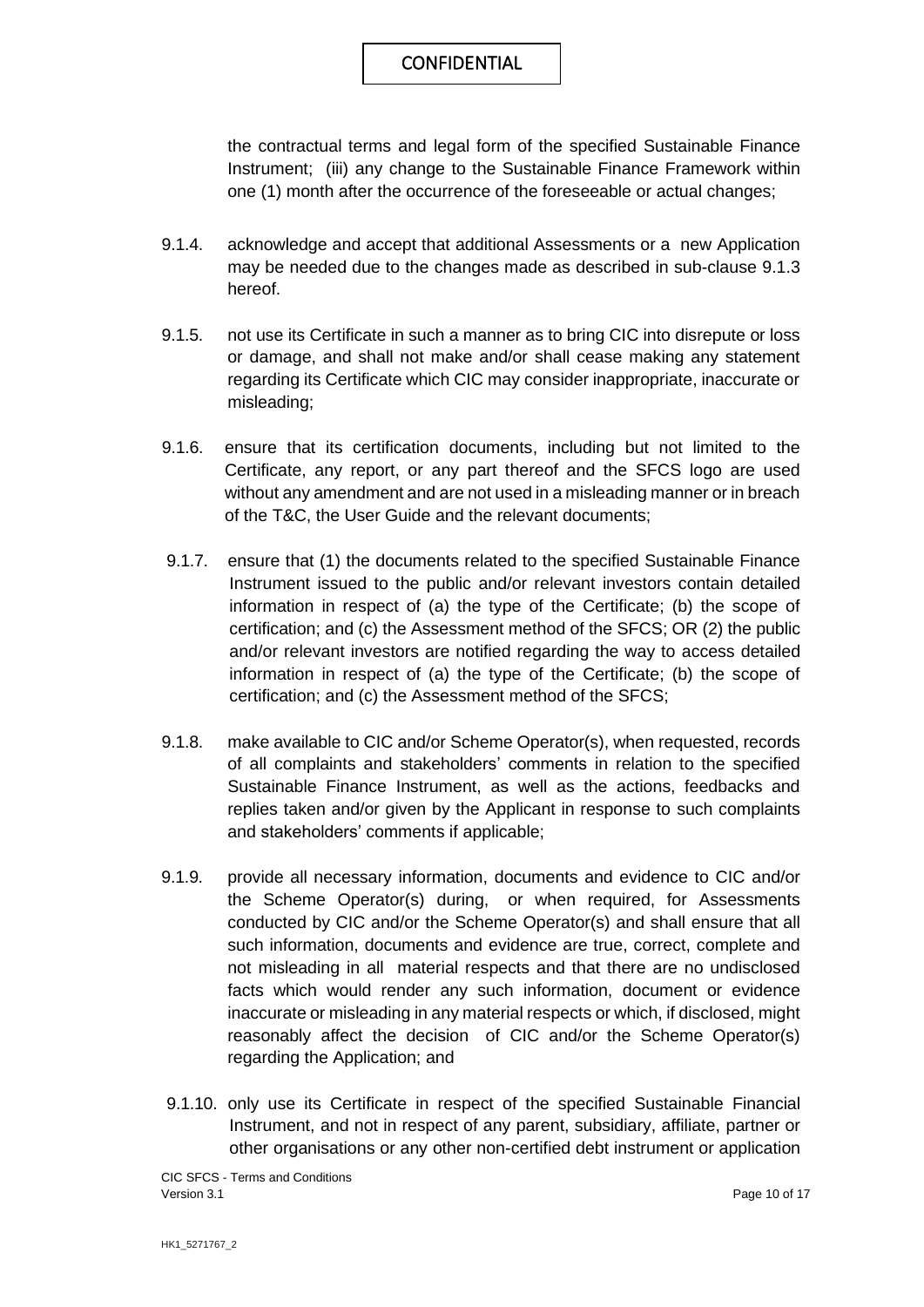under the SFCS, including but not limited to by using any misleading English, Chinese or other translation or version of the name of an entity, or a product, etc.

- 9.2. The Applicant hereby warrants that all the submitted information have in the past, and will in the future, be entirely accurate, genuine, complete and not misleading in all material respects and that its continuing certification under the SFCS is conditional on the Applicant's strict compliance with this warranty.
- 9.3. The Applicant agrees that if its Certificate becomes non-conformant with the SFCS requirements in this T&C, the User Guide and/or the relevant documents, then the Applicant must provide a written notice to CIC and the Scheme Operator(s) within one month of the becoming aware of the non-conformance.

#### **10. CHARGES**

- 10.1. CIC shall charge and the Applicant shall pay:
	- 10.1.1. An application fee which is non-refundable and non-transferable in any event and payable upon submission of the prescribed Application Form. There shall be no refund or transfer of the application fee notwithstanding that its Certificate is terminated or an Applicant has its Certificate rights suspended or withdrawn; and
	- 10.1.2. An appeal fee upon submission of the prescribed Appeal Form. The appeal fee will be refunded to the applicant only if the appeal is found to be valid. Otherwise, the appeal fee is non-refundable and non-transferable.
- 10.2. The application fee and appeal fee for each Sustainable Financial Instrument shall be reviewed by CIC from time to time (e.g. annual basis) on a fair and reasonable basis.
- 10.3. If an Applicant cannot, refuses and/or fails to pay any fee referred to in Clause 10.1 hereof on the respective due dates, CIC shall be entitled to (a) terminate its application with immediate effect without prior notice and without affecting CIC's right to claim against the Applicant for any antecedent breach against this Terms and Conditions ; (b) dismiss the Applicant's appeal, if any; and (c) forfeit all the fees paid by the Applicant.

#### **11. CONFIDENTIALITY**

11.1. In order to increase the transparency of the Assessment process and technical requirements of the SFCS, the Applicant understands and agrees that the CIC and/or the Scheme Operator(s) is entitled to and will disclose the following information to the public and/or relevant investors via its website and/or other channels:

CIC SFCS - Terms and Conditions Version 3.1 **Page 11 of 17** Page 11 of 17

HK1\_5271767\_2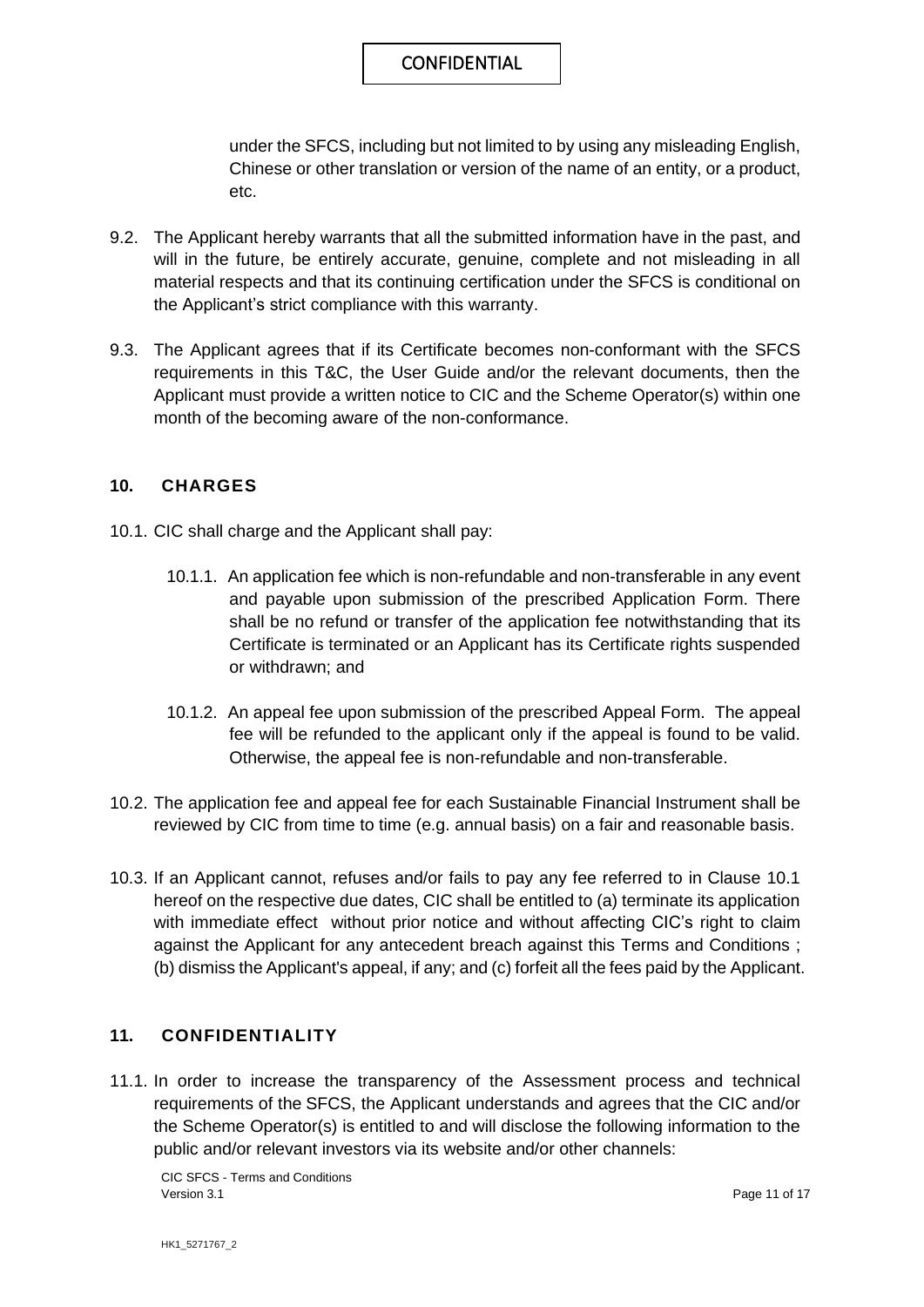- 11.1.1. type of Sustainable Financing Instrument;
- 11.1.2. name of the Applicant;
- 11.1.3. name of the project (for project level application only);
- 11.1.4. issue date of the Certificate;
- 11.1.5. summary report (if agreed to be disclosed by the Applicant);
- 11.1.6. submission year and verification status of impact report;
- 11.1.7. other information as required to be disclosed in the User Guide;
- 11.1.8. other information as agreed to be disclosed by the Applicant; and
- 11.1.9. other information which can increase the transparency of the SFCS as determined by CIC from time to time at its sole and absolute discretion.
- 11.2. Subject to Clause 11.1 hereof, all other information of a technical or business nature disclosed by the Applicant to CIC and/or the Scheme Operator(s) in the Application process shall be regarded as confidential and shall only be used by CIC and/or the Scheme Operator(s) for SFCS purposes and shall not be disclosed to any third party without the prior written consent of the Applicant, provided that the foregoing obligations of confidence shall not apply to information which is:
	- 11.2.1. available in the public domain;
	- 11.2.2. already in the possession of CIC and/or the Scheme Operator(s) or later comes into the possession of CIC and/or the Scheme Operator(s) without any obligations of confidence from an independent third party who has not derived it from the Applicant in question;
	- 11.2.3. disclosed to a third party pursuant to the written consent of the Applicant in question; and
	- 11.2.4. disclosed to a third party pursuant to statutory, regulatory or other legal requirements including any order of court.
- 11.3. CIC and/or the Scheme Operator(s) shall if practicable prior to disclosure of information under Clause 11.2.4 hereof and inform the Applicant of the intended disclosure unless prohibited by law.
- 11.4. CIC and/or the Scheme Operator(s) confirms that it shall inform all responsible parties including Appeal Board members and assessors acting on their behalf of the confidentiality obligations of CIC as specified hereof, and CIC and/or the Scheme Operator(s) shall be responsible for ensuring that such parties keep all relevant information confidential.

#### **12. EXCLUSION OF LIABILITY**

CIC SFCS - Terms and Conditions Version 3.1 Page 12 of 17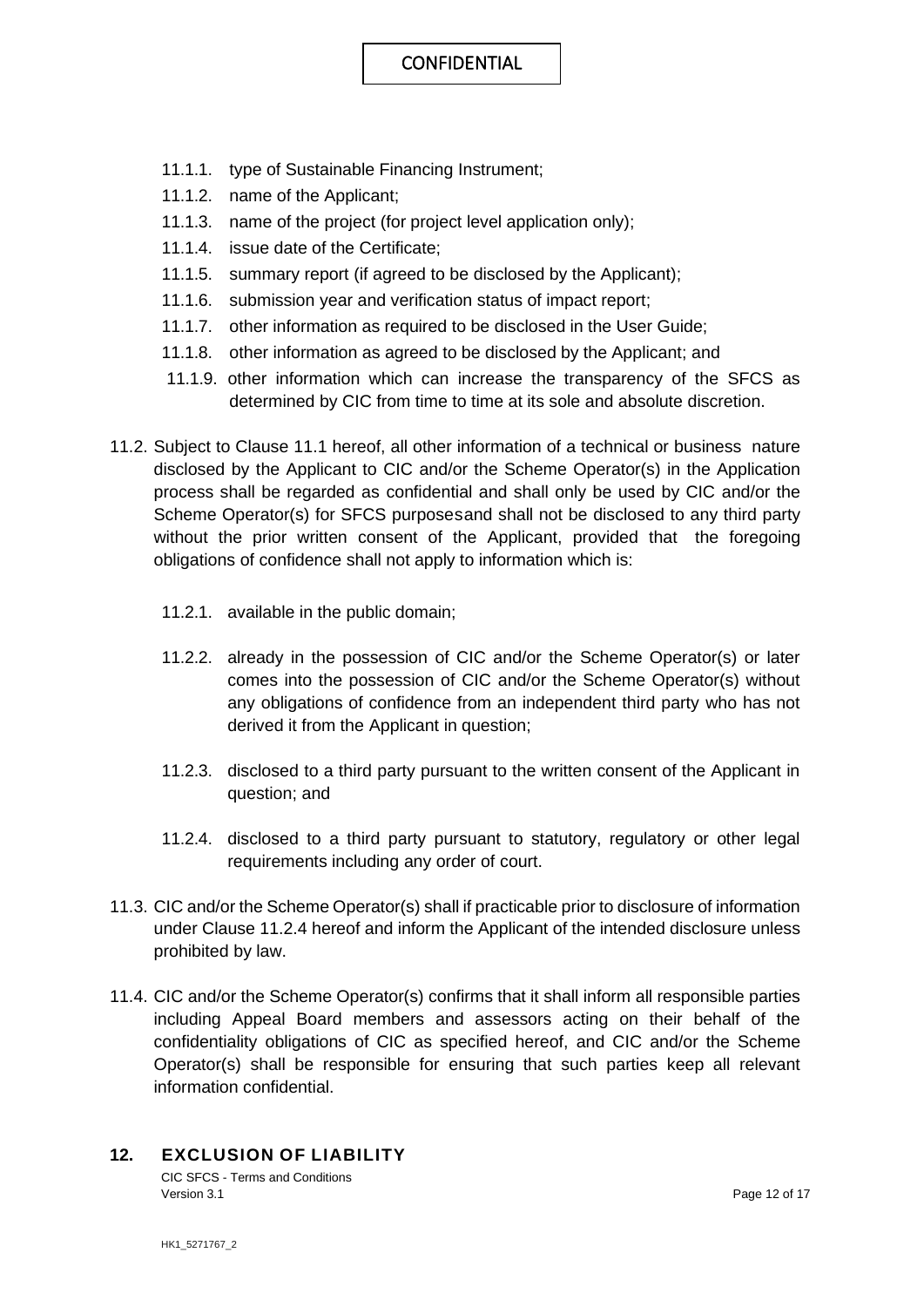- 12.1. CIC and/or the Scheme Operator(s) shall not be liable to the Applicant for any loss or damage whatsoever or howsoever caused arising directly or indirectly in connection with the SFCS or the sale of financial instruments (the specified Sustainable Financial Instruments issued, received, to be issued or to be received by the Applicant) or the investment of funds, the sale of goods or rendering of services to anyone including the public by the Applicant and notwithstanding the generality of the foregoing, CIC and/or the Scheme Operator(s) expressly excludes liability for consequential loss or damage suffered by the Applicant including any loss or damage from claims brought by any clients or customers of the Applicant, or for loss of profit, business, revenue, goodwill or anticipated savings.
- 12.2. In addition to Clause 12.1 hereof, all conditions and warranties on the part of CIC and/or the Scheme Operator(s) implied by statute, common law or otherwise are expressly excluded to the full extent possible.
- 12.3. Without prejudice to Clauses 12.1 and 12.2 hereof, and in the event that the courts of Hong Kong consider a complete exclusion of liability hereunder to be unreasonable, CIC and/or Scheme Operator(s)'s liability in contract, tort or otherwise to the Applicant with respect to any claim arising from its acts or omissions or negligence in assessing/certifying the SFCS shall be capped at the lower of the amount of fees received by CIC and/or the Scheme Operator(s) from the Applicant in the year for which the fee is paid and in which the alleged liability arises.
- 12.4. The Applicant acknowledges that CIC and/or the Scheme Operator(s) relies on its review of information, documents and evidence provided by the Applicant as required by this T&C, the User Guide and the relevant documents to process and consider the Application. The Applicant is solely responsible for the truthfulness, accuracy and completeness of the contents of its self-declaration made under the SFCS.
- 12.5. The Certificate and the Logo are issued by CIC in good faith pursuant to all requirements under the SFCS. However, CIC and/or the Scheme Operator(s) bears no responsibility or warranty of any kind, express or implied, regarding the accuracy, adequacy, validity, reliability or completeness of the Certificate and/or the Logo for the purpose of applying for and/or satisfying other qualifications, approvals, certifications, permits granted and/or issued by relevant authorities and organisations.

#### **13. INDEMNITY**

13.1. The Applicant shall be liable for and will irrevocably indemnify and keep indemnified CIC and the Scheme Operator(s) on a full indemnity basis against all liabilities, losses, damages, costs, legal costs, professional and other expenses of any nature incurred by CIC or the Scheme Operator(s) whether direct or consequential (including but without limitation to any economic loss of profits, business or goodwill) arising from any

CIC SFCS - Terms and Conditions Version 3.1 **Page 13 of 17** Page 13 of 17

HK1\_5271767\_2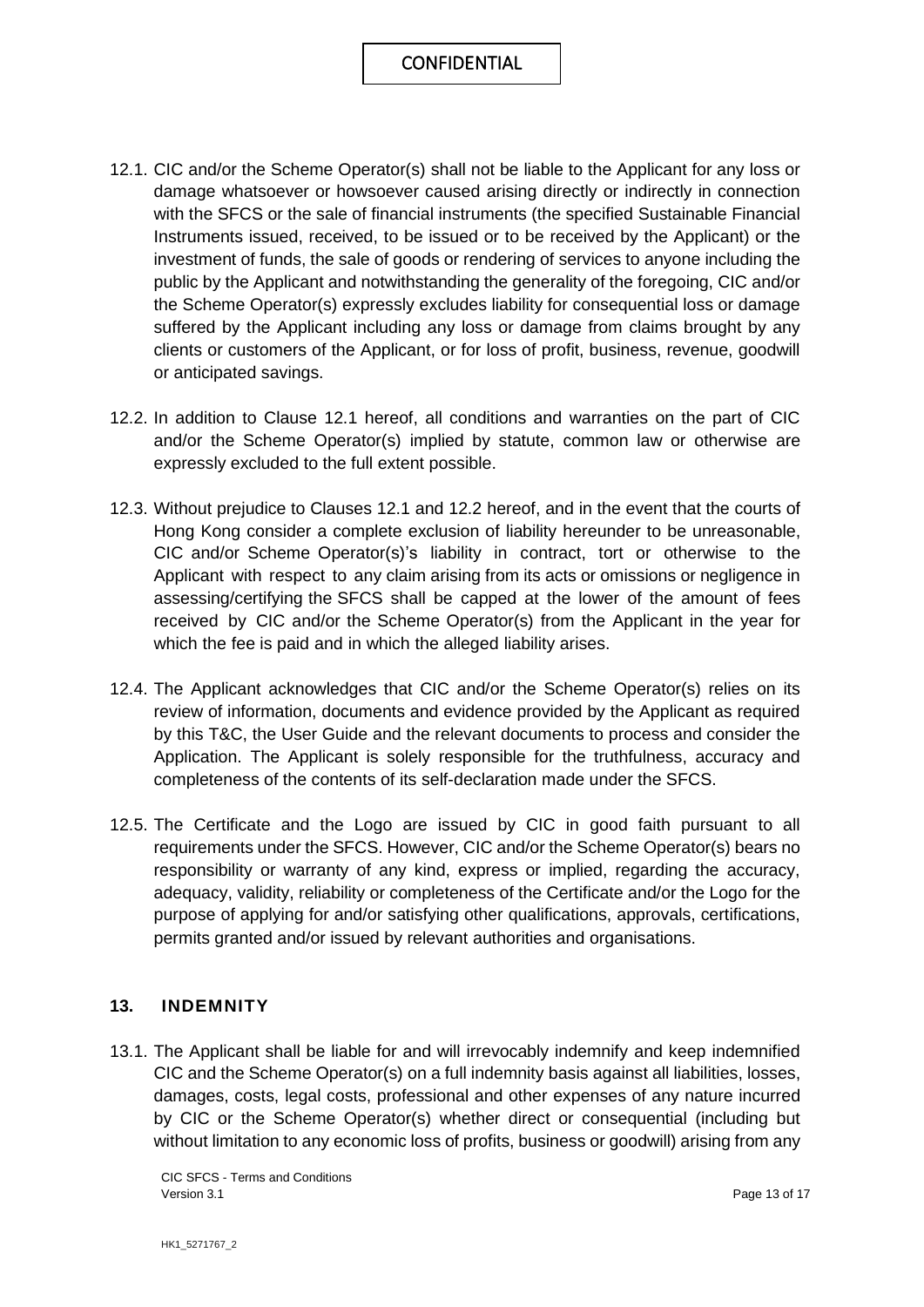dispute or contractual, tortious or other claims brought against CIC and/or the Scheme Operator(s) by a third party claiming relief against CIC and/or the Scheme Operator(s) in respect of any event arising from and/or in connection with any breach of this T&C, the User Guide and/or the relevant documents by the Applicant.

#### **14. SUSPENSION OF A CERTIFICATE**

- 14.1. If an Applicant is temporarily unable to or fails to comply with this T&C, the User Guide and/or the relevant documents, then CIC is entitled to:
	- (a) require the Applicant to discontinue the use of the SFCS Certificate/Logo and/or the making of any claim related to the certification under the SFCS with immediate effect until it is satisfied that the SFCS requirements are achieved again, and the Applicant has remedied any breach of this T&C, the User Guide and/or the relevant documents; and/or
	- (b) temporarily amend the scope of the Certificate if the Applicant is unable to comply with this T&C, the User Guide and/or the relevant documents in respect of the original scope of its Certificate.

#### **15. WITHDRAWAL AND CANCELLATION OF A CERTIFICATE**

- 15.1. CIC is entitled, at its sole and absolute discretion, to (i) withdraw and cancel a Certificate issued to an Applicant; and/or (ii) refuse and/or reject an Application by issuing a written notice to the Applicant if:
	- 15.1.1. the Applicant is unable to comply with the SFCS requirements and/or commits a breach of this T&C, the User Guide and/or the relevant documents, including but not limited to any failure to permit the assessment of Impact Report . Provided that if the breach can be remedied, the notice shall only be given if the Applicant refuses and/or fails to remedy the same within one (1) month after CIC issues a written notice to the Applicant specifying the breach and requiring the Applicant to remedy the same;
	- 15.1.2. the Applicant is subject to a suspension order or an amendment order under Clause 14 hereof for more than six (6) months; or
	- 15.1.3. the Applicant becomes subject to any winding up petition or winding up order, makes any arrangements or composition with its creditors, enters into liquidation, whether compulsory or voluntary (but not including liquidation for the purpose of reconstruction), has a receiver of its business appointed, or has an officer of the Applicant convicted of an offence tending to discredit the reputation or good faith of the Applicant.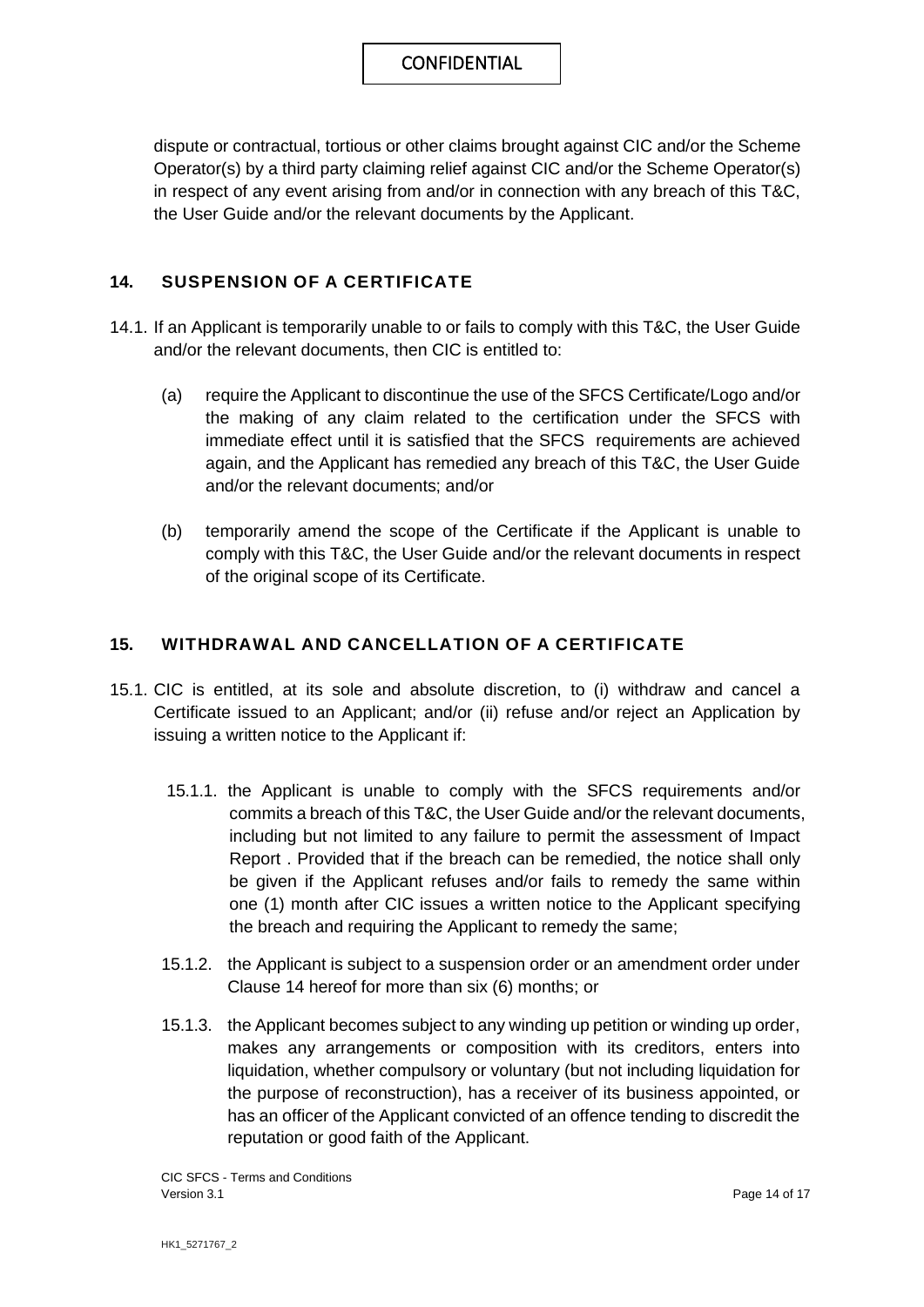#### **16. CONSEQUENCE OF WITHDRAWAL AND CANCELLATION**

- 16.1. Upon withdrawal and cancellation of a Certificate, the Applicant agrees, undertakes and warrants that it shall forthwith:
	- 16.1.1. cease using the Certificate and/or the Logo in any manner whatsoever and shall cease using any advertising or other material that may imply that the specified Sustainable Finance Instrument is certified under the SFCS;
	- 16.1.2. cease carrying on business or operating in a manner which may cease holding out any present connection or association with SFCS
	- 16.1.3. at CIC's sole and absolute option, either deliver up to CIC or destroy, in the presence of a representative of CIC if so required by CIC, the Certificate, all materials and items bearing the Logo and other materials contemplated by sub-clause 16.1.1 hereof; and
	- 16.1.4. notify all customers of the Applicant regarding the termination of the Certificate under the SFCS*.*

#### **17. DURATION**

- 17.1. This T&C, the User Guide and the relevant documents shall be amended from time to time and shall bind an Applicant for so long as its Certificate is valid under the SFCS.
- 17.2. Notwithstanding that an Applicant's Certificate is no longer valid under the SFCS, Clauses 12, 13, 21, 22, 23, 24, 25 and 26 hereof shall continue to have effect in relation to such Applicant.

#### **18. COMPLAINTS**

- 18.1. CIC and/or the Scheme Operator(s) agrees to investigate all reasonable complaints received in respect of the operation of the SFCS, including but not limited to the application, the assessment and certification and the appeal processes.
- 18.2. Upon receipt of a complaint, CIC and/or the Scheme Operator(s) shall confirm whether the complaint relates to the SFCS and, if so, CIC and/or the Scheme Operator(s) shall use reasonable efforts to handle the same. Such complaints shall be addressed and investigated in accordance with CIC's complaint handling procedure.

#### **19. APPEAL**

CIC SFCS - Terms and Conditions Version 3.1 **Page 15 of 17** Page 15 of 17 19.1. In the event that the Applicant wishes to appeal against any decision of CIC under this T&C, it shall, within twenty-one (21) days after being officially informed by CIC and/or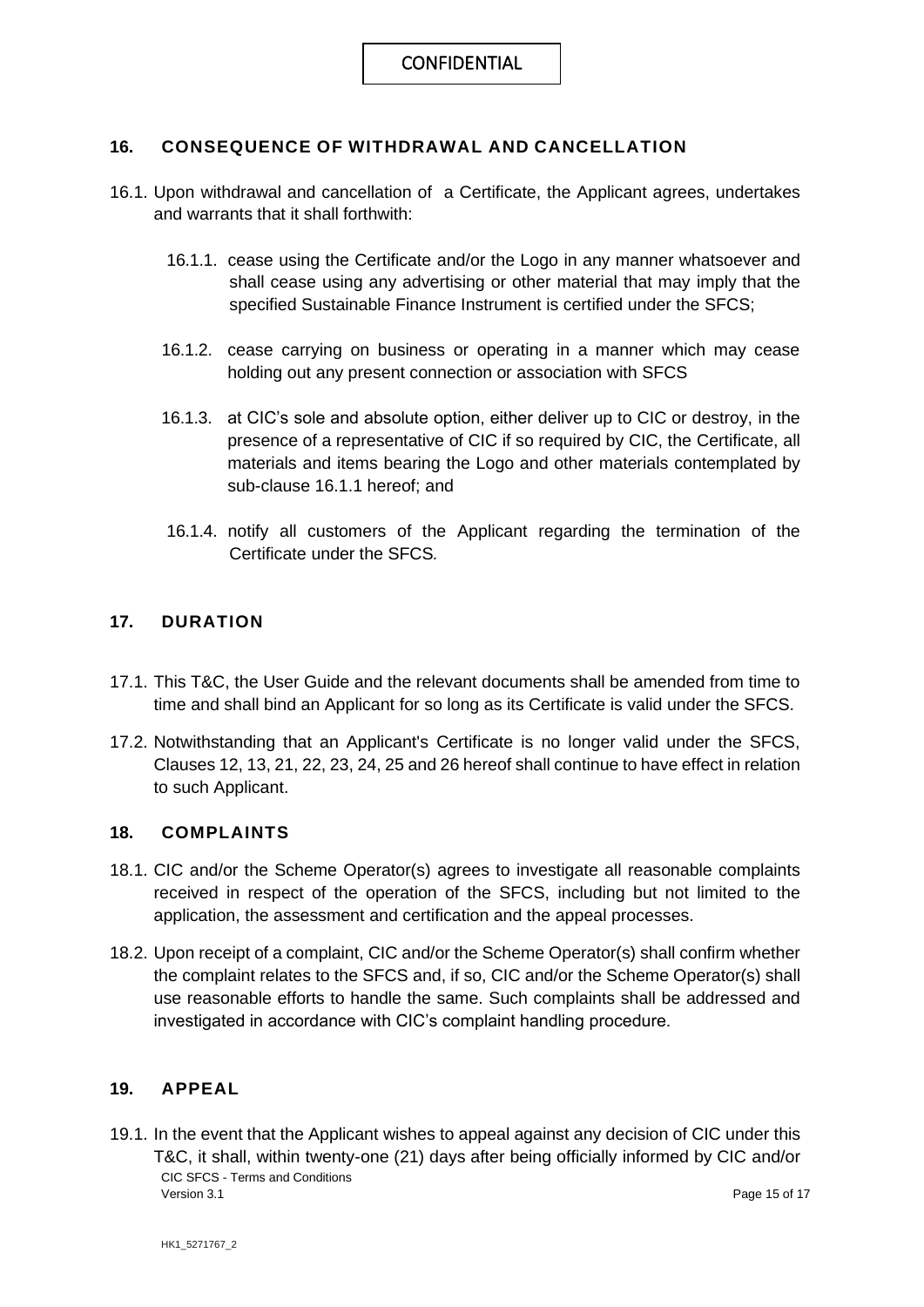the Scheme Operator(s) of such announcement of result, complete and sign the appeal form and submit the appeal form with the appeal fee to the CIC. Late appeal applications and applications with late payment of fees will not be considered.

- 19.2. Upon receipt of a duly completed Appeal Form together with the required fee, the CIC shall appoint an Appeal Board, and a meeting of the Appeal Board shall be held within sixty (60) days upon the receipt of such notice. The original decision of CIC shall stand pending any meeting of the Appeal Board. In the meeting of the Appeal Board, both the appellant and CIC staff shall be entitled to be heard in confidence. The decision of the majority of the Appeal Board as declared by its chairperson shall be final and binding. The chairperson may exercise a casting vote and shall provide the appellant with a written statement of the appeal findings, including the reason(s) for the decision made, within twenty-one (21) days after the decision of the Appeal Board is made.
- 19.3. The chairman of the Appeal Board has sole discretion to decide the procedures applicable to the hearing of the appeal.
- 19.4. No member of the Appeal Board may have any conflict of interest in the subject of the appeal.

#### **20. ALTERATIONS**

20.1. The T&C, the User Guide and the relevant documents may be amended and supplemented by CIC and/or the Scheme Operator(s) from time to time at its sole and absolute discretion. CIC reserves the right of final decision on any alteration. No such alterations shall affect an Applicant's right to use the SFCS Logo or claim to be certified under the SFCS unless or until it shall have been given notices in writing of such alterations by CIC and/or the Scheme Operator(s), who will notify an Applicant of the effective date by which it must comply with the altered T&C, User Guide and/or other relevant documents (as the case may be). Following the effective date of the altered T&C, User Guide and/or other relevant documents, CIC and/or the Scheme Operator(s) shall use its best efforts to verify that each Applicant has carried out any necessary adjustments, as CIC and/or the Scheme Operator(s) considers reasonable.

#### **21. INVALID MATERIAL**

21.1. If any term in this T&C is held to be invalid, void or unenforceable, then the remainder of this T&C is not affected, impaired or invalidated; and each remaining term is valid and enforceable to the fullest extent permitted by law.

#### **22. NOTICE**

CIC SFCS - Terms and Conditions Version 3.1 **Page 16 of 17** Page 16 of 17